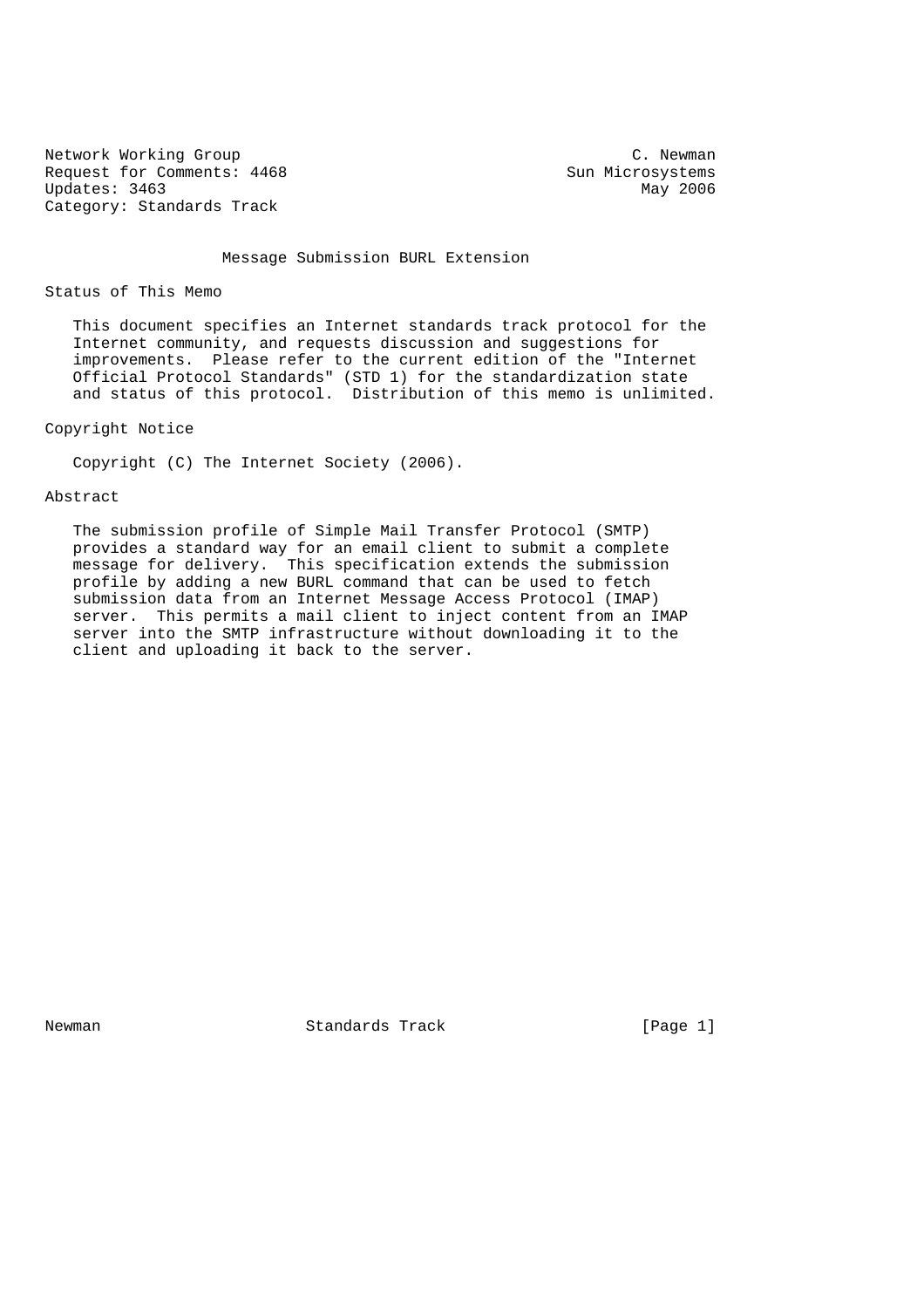### Table of Contents

| $2^{\circ}$    |                                               |  |
|----------------|-----------------------------------------------|--|
| $\mathcal{R}$  |                                               |  |
|                | 3.1. SMTP Submission Extension Registration 3 |  |
|                |                                               |  |
|                |                                               |  |
|                |                                               |  |
|                |                                               |  |
|                |                                               |  |
|                |                                               |  |
| б.             |                                               |  |
|                |                                               |  |
| 8 <sub>1</sub> |                                               |  |
|                |                                               |  |
|                |                                               |  |
|                |                                               |  |
|                |                                               |  |

#### 1. Introduction

 This specification defines an extension to the standard Message Submission [RFC4409] protocol to permit data to be fetched from an IMAP server at message submission time. This MAY be used in conjunction with the CHUNKING [RFC3030] mechanism so that chunks of the message can come from an external IMAP server. This provides the ability to forward an email message without first downloading it to the client.

2. Conventions Used in This Document

 The key words "MUST", "MUST NOT", "SHOULD", "SHOULD NOT", and "MAY" in this document are to be interpreted as defined in "Key words for use in RFCs to Indicate Requirement Levels" [RFC2119].

 The formal syntax uses the Augmented Backus-Naur Form (ABNF) [RFC4234] notation including the core rules defined in Appendix B of RFC 4234.

Newman Standards Track [Page 2]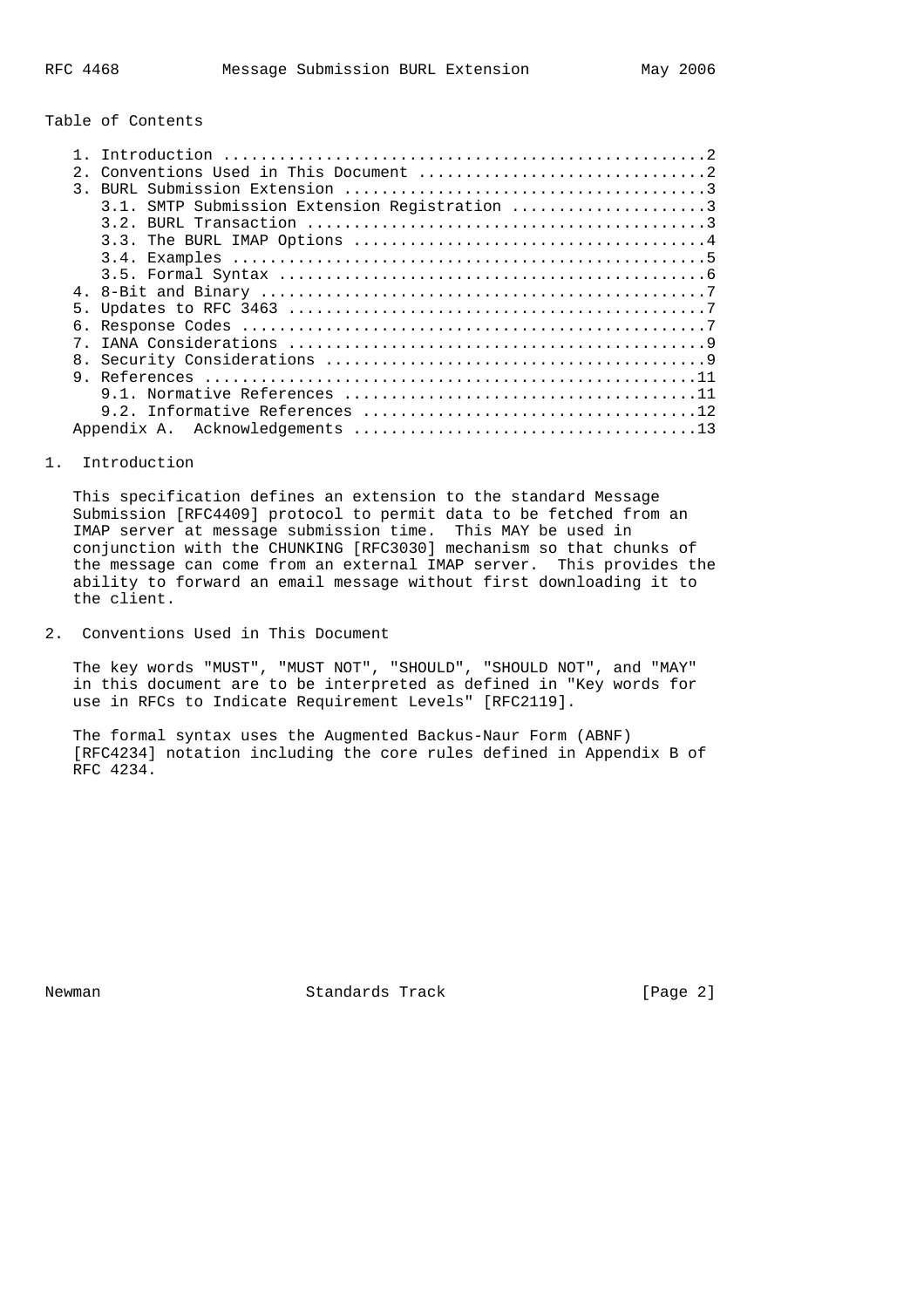### 3. BURL Submission Extension

This section defines the BURL submission extension.

- 3.1. SMTP Submission Extension Registration
	- 1. The name of this submission extension is "BURL". This extends the Message Submission protocol on port 587 and MUST NOT be advertised by a regular SMTP [RFC2821] server on port 25 that acts as a relay for incoming mail from other SMTP relays.
	- 2. The EHLO keyword value associated with the extension is "BURL".
	- 3. The BURL EHLO keyword will have zero or more arguments. The only argument defined at this time is the "imap" argument, which MUST be present in order to use IMAP URLs with BURL. Clients MUST ignore other arguments after the BURL EHLO keyword unless they are defined by a subsequent IETF standards track specification. The arguments that appear after the BURL EHLO keyword may change subsequent to the use of SMTP AUTH [RFC2554], so a server that advertises BURL with no arguments prior to authentication indicates that BURL is supported but authentication is required to use it.
	- 4. This extension adds the BURL SMTP verb. This verb is used as a replacement for the DATA command and is only permitted during a mail transaction after at least one successful RCPT TO.

#### 3.2. BURL Transaction

 A simple BURL transaction will consist of MAIL FROM, one or more RCPT TO headers, and a BURL command with the "LAST" tag. The BURL command will include an IMAP URL pointing to a fully formed message ready for injection into the SMTP infrastructure. If PIPELINING [RFC2920] is advertised, the client MAY send the entire transaction in one round trip. If no valid RCPT TO address is supplied, the BURL command will simply fail, and no resolution of the BURL URL argument will be performed. If at least one valid RCPT TO address is supplied, then the BURL URL argument will be resolved before the server responds to the command.

 A more sophisticated BURL transaction MAY occur when the server also advertises CHUNKING [RFC3030]. In this case, the BURL and BDAT commands may be interleaved until one of them terminates the transaction with the "LAST" argument. If PIPELINING [RFC2920] is also advertised, then the client may pipeline the entire transaction in one round-trip. However, it MUST wait for the results of the "LAST" BDAT or BURL command prior to initiating a new transaction.

Newman Standards Track [Page 3]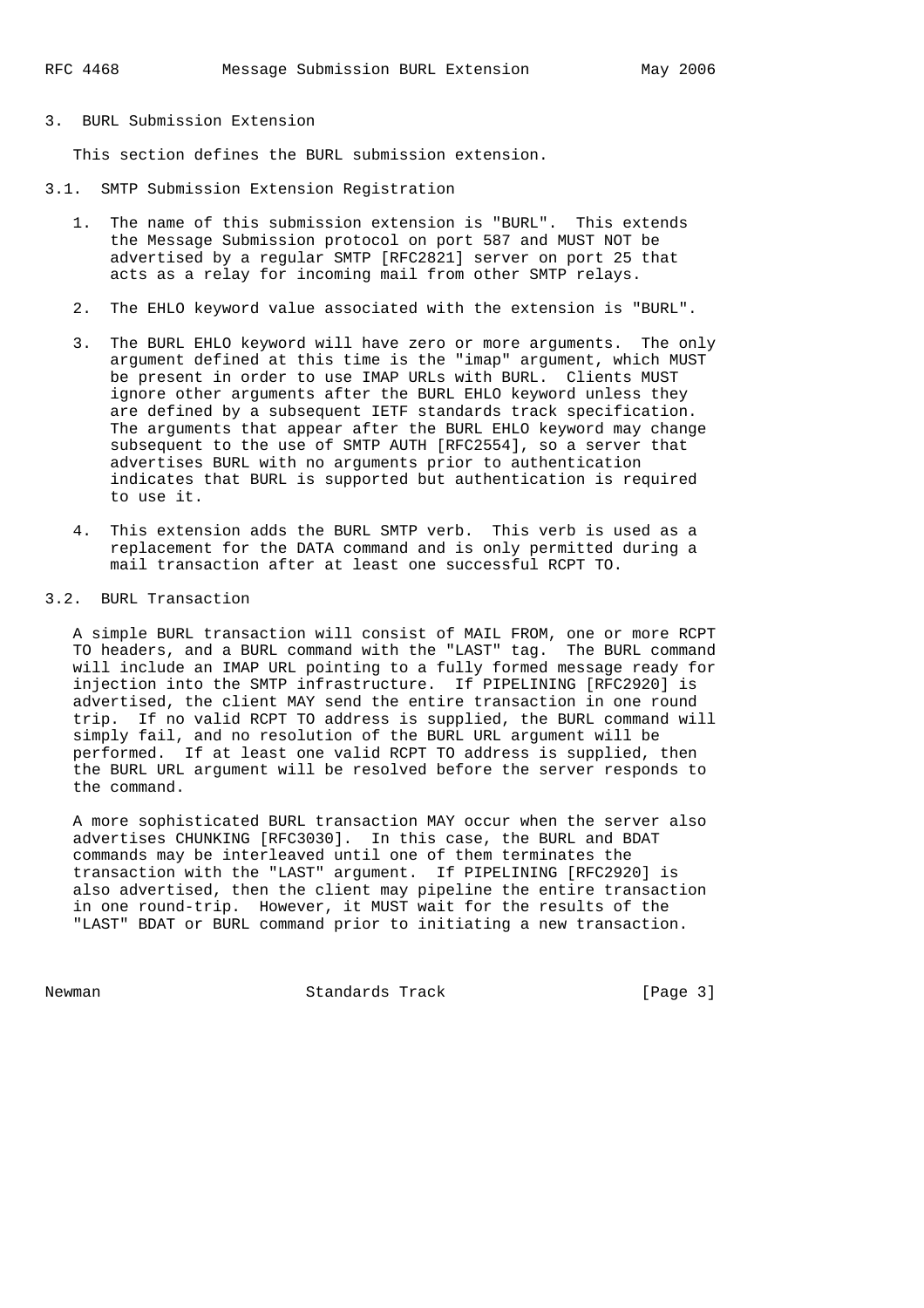The BURL command directs the server to fetch the data object to which the URL refers and include it in the message. If the URL fetch fails, the server will fail the entire transaction.

### 3.3. The BURL IMAP Options

 When "imap" is present in the space-separated list of arguments following the BURL EHLO keyword, it indicates that the BURL command supports the URLAUTH [RFC4467] extended form of IMAP URLs [RFC2192] and that the submit server is configured with the necessary credentials to resolve "urlauth=submit+" IMAP URLs for the submit server's domain.

 Subsequent to a successful SMTP AUTH command, the submission server MAY indicate a prearranged trust relationship with a specific IMAP server by including a BURL EHLO keyword argument of the form "imap://imap.example.com". In this case, the submission server will permit a regular IMAP URL referring to messages or parts of messages on imap.example.com that the user who authenticated to the submit server can access. Note that this form does not imply that the submit server supports URLAUTH URLs; the submit server must advertise both "imap" and "imap://imap.example.com" to indicate support for both extended and non-extended URL forms.

 When the submit server connects to the IMAP server, it acts as an IMAP client and thus is subject to both the mandatory-to-implement IMAP capabilities in Section 6.1.1 of RFC 3501, and the security considerations in Section 11 of RFC 3501. Specifically, this requires that the submit server implement a configuration that uses STARTTLS followed by SASL PLAIN [SASL-PLAIN] to authenticate to the IMAP server.

 When the submit server resolves a URLAUTH IMAP URL, it uses submit server credentials when authenticating to the IMAP server. The authentication identity and password used for submit credentials MUST be configurable. The string "submit" is suggested as a default value for the authentication identity, with no default for the password. Typically, the authorization identity is empty in this case; thus the IMAP server will derive the authorization identity from the authentication identity. If the IMAP URL uses the "submit+" access identifier prefix, the submit server MUST refuse the BURL command unless the userid in the URL's <access> token matches the submit client's authorization identity.

 When the submit server resolves a regular IMAP URL, it uses the submit client's authorization identity when authenticating to the IMAP server. If both the submit client and the submit server's embedded IMAP client use SASL PLAIN (or the equivalent), the submit

Newman Standards Track [Page 4]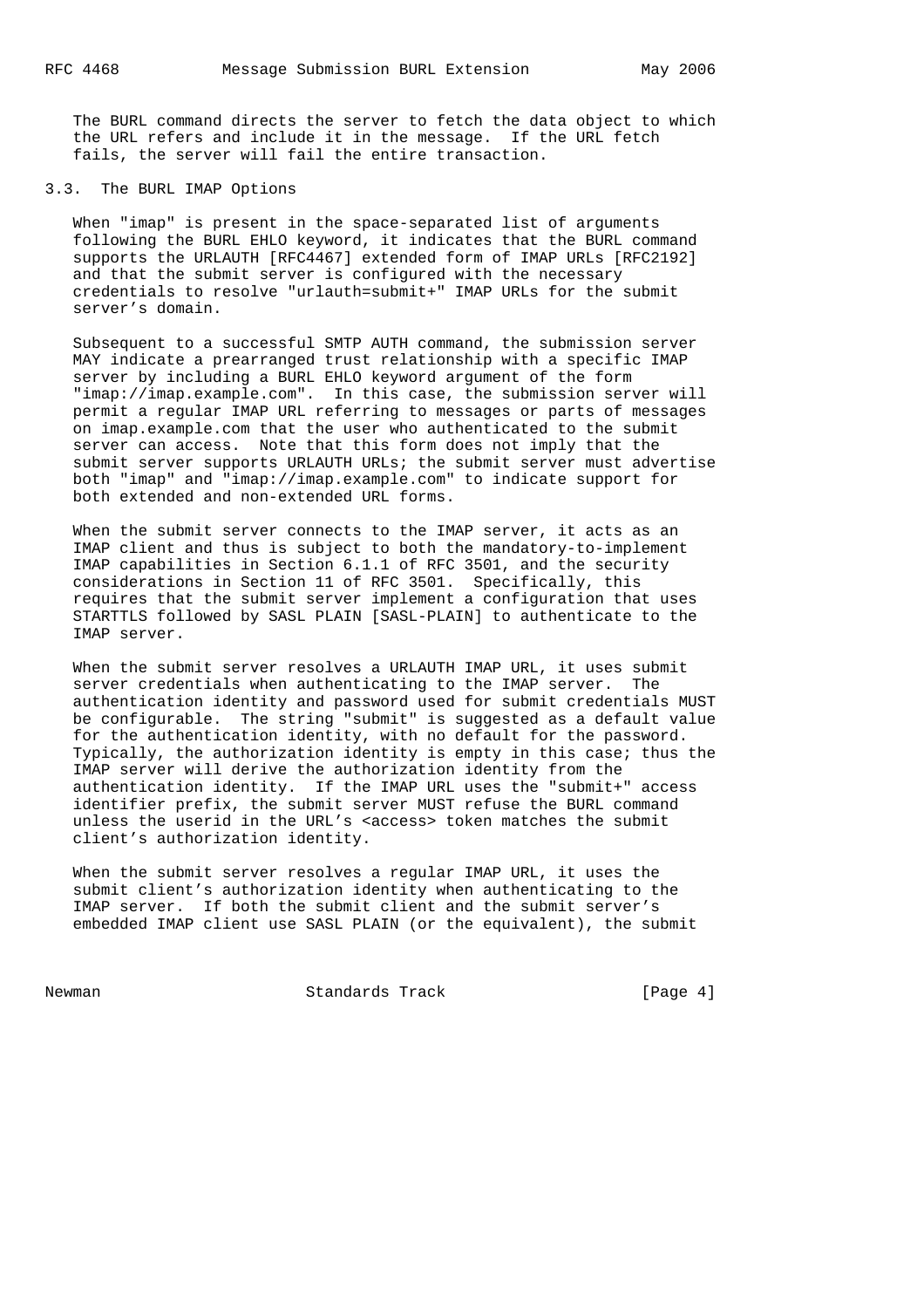server SHOULD forward the client's credentials if and only if the submit server knows that the IMAP server is in the same administrative domain. If the submit server supports SASL mechanisms other than PLAIN, it MUST implement a configuration in which the submit server's embedded IMAP client uses STARTTLS and SASL PLAIN with the submit server's authentication identity and password (for the respective IMAP server) and the submit client's authorization identity.

### 3.4. Examples

 In examples, "C:" and "S:" indicate lines sent by the client and server, respectively. If a single "C:" or "S:" label applies to multiple lines, then the line breaks between those lines are for editorial clarity only and are not part of the actual protocol exchange.

Two successful submissions (without and with pipelining) follow:

 <SSL/TLS encryption layer negotiated> C: EHLO potter.example.com S: 250-owlry.example.com S: 250-8BITMIME S: 250-BURL imap S: 250-AUTH PLAIN S: 250-DSN S: 250 ENHANCEDSTATUSCODES C: AUTH PLAIN aGFycnkAaGFycnkAYWNjaW8= S: 235 2.7.0 PLAIN authentication successful. C: MAIL FROM:<harry@gryffindor.example.com> S: 250 2.5.0 Address Ok. C: RCPT TO:<ron@gryffindor.example.com> S: 250 2.1.5 ron@gryffindor.example.com OK. C: BURL imap://harry@gryffindor.example.com/outbox ;uidvalidity=1078863300/;uid=25;urlauth=submit+harry :internal:91354a473744909de610943775f92038 LAST S: 250 2.5.0 Ok. <SSL/TLS encryption layer negotiated> C: EHLO potter.example.com S: 250-owlry.example.com S: 250-8BITMIME S: 250-PIPELINING S: 250-BURL imap S: 250-AUTH PLAIN S: 250-DSN S: 250 ENHANCEDSTATUSCODES C: AUTH PLAIN aGFycnkAaGFycnkAYWNjaW8=

Newman Standards Track [Page 5]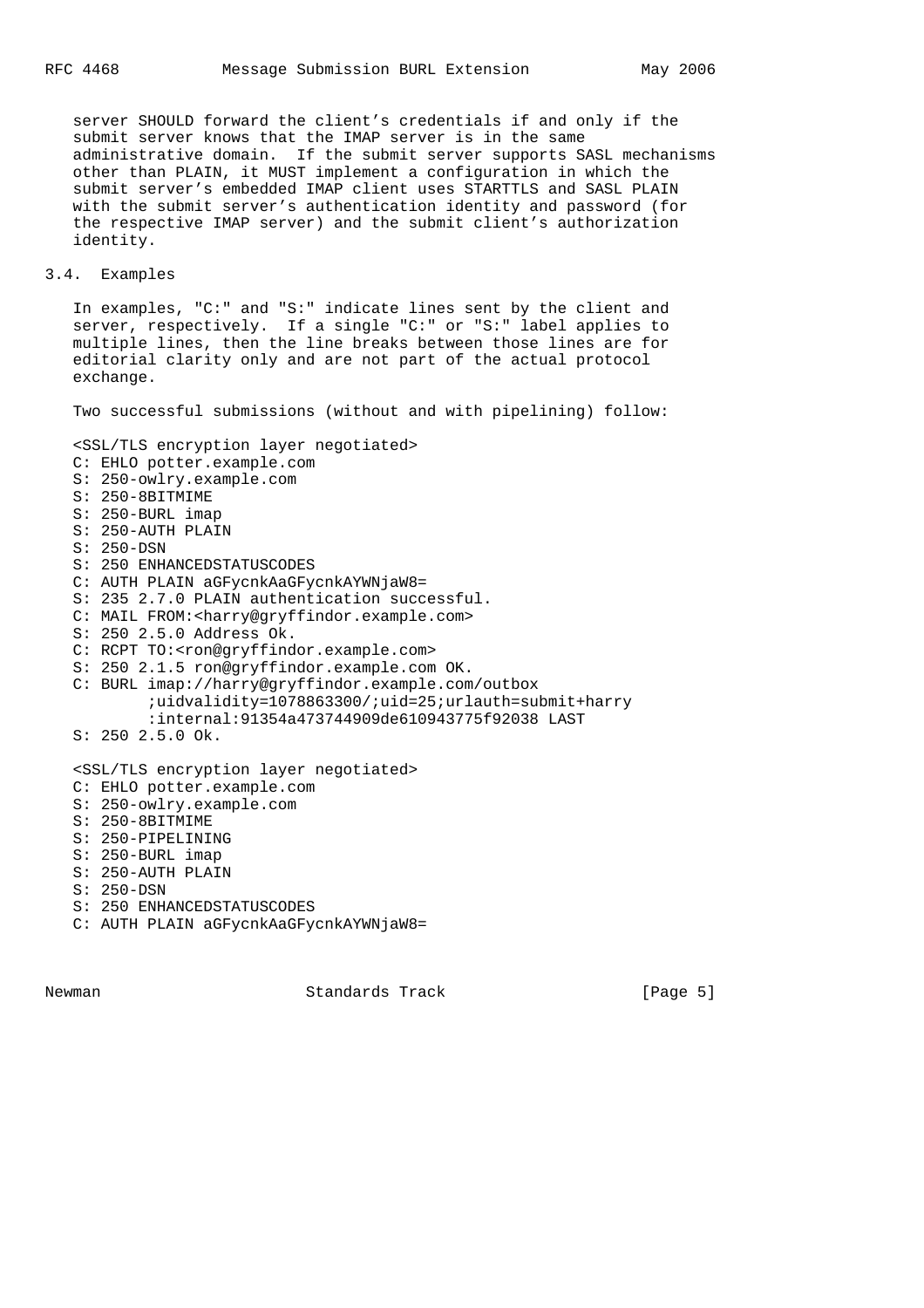C: MAIL FROM:<harry@gryffindor.example.com> C: RCPT TO:<ron@gryffindor.example.com> C: BURL imap://harry@gryffindor.example.com/outbox ;uidvalidity=1078863300/;uid=25;urlauth=submit+harry :internal:91354a473744909de610943775f92038 LAST S: 235 2.7.0 PLAIN authentication successful. S: 250 2.5.0 Address Ok. S: 250 2.1.5 ron@gryffindor.example.com OK. S: 250 2.5.0 Ok. Note that PIPELINING of the AUTH command is only permitted if the selected mechanism can be completed in one round trip, a client initial response is provided, and no SASL security layer is negotiated. This is possible for PLAIN and EXTERNAL, but not for most other SASL mechanisms. Some examples of failure cases: C: MAIL FROM:<harry@gryffindor.example.com> C: RCPT TO:<malfoy@slitherin.example.com> C: BURL imap://harry@gryffindor.example.com/outbox ;uidvalidity=1078863300/;uid=25;urlauth=submit+harry :internal:91354a473744909de610943775f92038 LAST S: 250 2.5.0 Address Ok. S: 550 5.7.1 Relaying not allowed: malfoy@slitherin.example.com S: 554 5.5.0 No recipients have been specified. C: MAIL FROM:<harry@gryffindor.example.com> C: RCPT TO:<ron@gryffindor.example.com> C: BURL imap://harry@gryffindor.example.com/outbox ;uidvalidity=1078863300/;uid=25;urlauth=submit+harry

 :internal:71354a473744909de610943775f92038 LAST S: 250 2.5.0 Address Ok. S: 250 2.1.5 ron@gryffindor.example.com OK.

S: 554 5.7.0 IMAP URL authorization failed

3.5. Formal Syntax

 The following syntax specification inherits ABNF [RFC4234] and Uniform Resource Identifiers [RFC3986].

|                       | $bur1$ -param = "imap" / ("imap://" authority)<br>; parameter to BURL EHLO keyword |
|-----------------------|------------------------------------------------------------------------------------|
|                       | burl-cmd = "BURL" SP absolute-URI [SP end-marker] CRLF                             |
| $end-marker$ = "LAST" |                                                                                    |

Newman **Standards Track** 1999 [Page 6]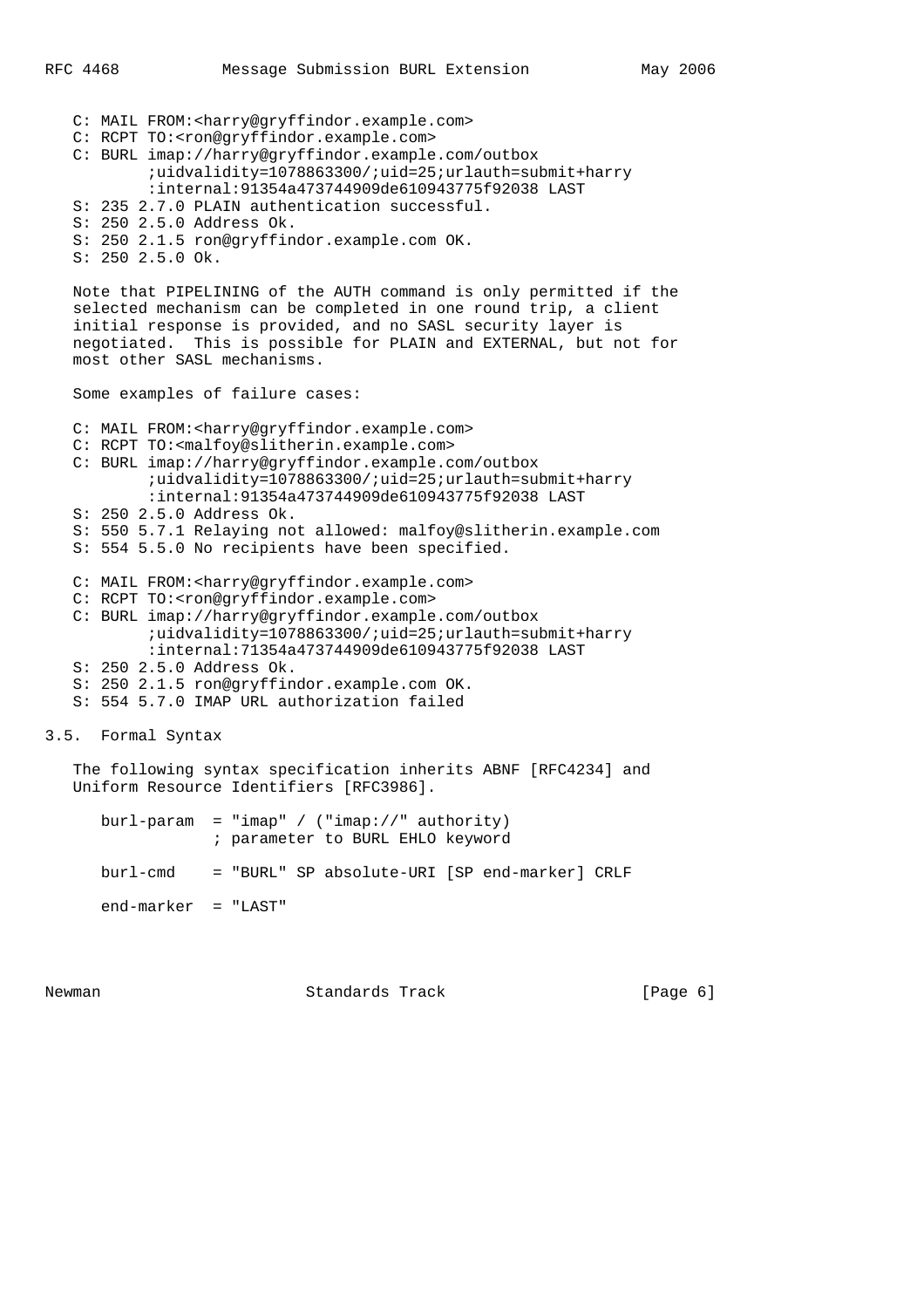4. 8-Bit and Binary

 A submit server that advertises BURL MUST also advertise 8BITMIME [RFC1652] and perform the down conversion described in that specification on the resulting complete message if 8-bit data is received with the BURL command and passed to a 7-bit server. If the URL argument to BURL refers to binary data, then the submit server MAY refuse the command or down convert as described in Binary SMTP [RFC3030].

 The Submit server MAY refuse to accept a BURL command or combination of BURL and BDAT commands that result in un-encoded 8-bit data in mail or MIME [RFC2045] headers. Alternatively, the server MAY accept such data and down convert to MIME header encoding [RFC2047].

5. Updates to RFC 3463

 SMTP or Submit servers that advertise ENHANCEDSTATUSCODES [RFC2034] use enhanced status codes defined in RFC 3463 [RFC3463]. The BURL extension introduces new error cases that that RFC did not consider. The following additional enhanced status codes are defined by this specification:

X.6.6 Message content not available

 The message content could not be fetched from a remote system. This may be useful as a permanent or persistent temporary notification.

X.7.8 Trust relationship required

 The submission server requires a configured trust relationship with a third-party server in order to access the message content.

6. Response Codes

 This section includes example response codes to the BURL command. Other text may be used with the same response codes. This list is not exhaustive, and BURL clients MUST tolerate any valid SMTP response code. Most of these examples include the appropriate enhanced status code [RFC3463].

554 5.5.0 No recipients have been specified

 This response code occurs when BURL is used (for example, with PIPELINING) and all RCPT TOs failed.

Newman **Standards Track** [Page 7]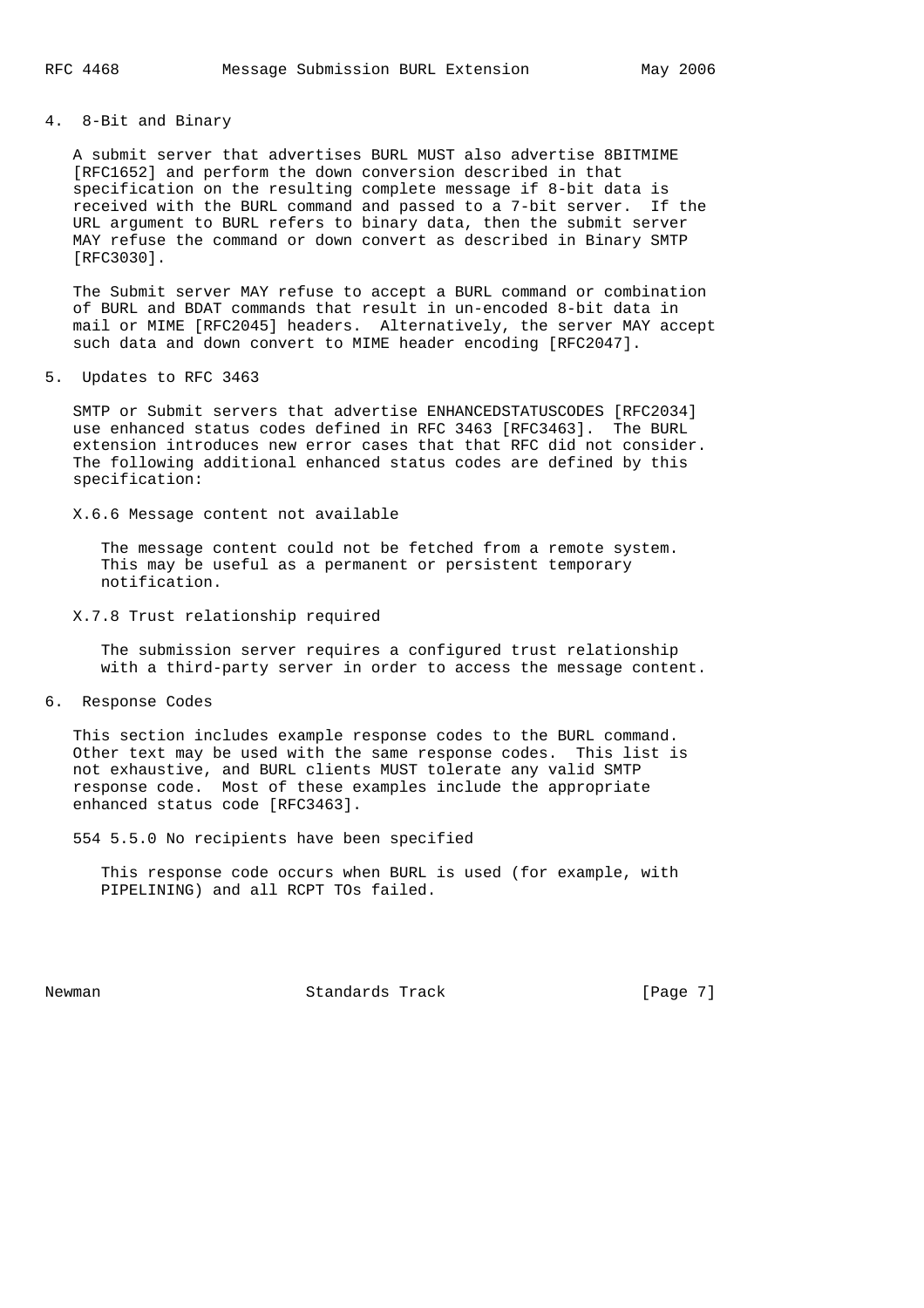503 5.5.0 Valid RCPT TO required before BURL

 This response code is an alternative to the previous one when BURL is used (for example, with PIPELINING) and all RCPT TOs failed.

554 5.6.3 Conversion required but not supported

 This response code occurs when the URL points to binary data and the implementation does not support down conversion to base64. This can also be used if the URL points to message data with 8-bit content in headers and the server does not down convert such content.

554 5.3.4 Message too big for system

 The message (subsequent to URL resolution) is larger than the per-message size limit for this server.

554 5.7.8 URL resolution requires trust relationship

 The submit server does not have a trust relationship with the IMAP server specified in the URL argument to BURL.

552 5.2.2 Mailbox full

 The recipient is local, the submit server supports direct delivery, and the recipient has exceeded his quota and any grace period for delivery attempts.

554 5.6.6 IMAP URL resolution failed

The IMAP URLFETCH command returned an error or no data.

250 2.5.0 Waiting for additional BURL or BDAT commands

 A BURL command without the "LAST" modifier was sent. The URL for this BURL command was successfully resolved, but the content will not necessarily be committed to persistent storage until the rest of the message content is collected. For example, a Unix server may have written the content to a queue file buffer, but may not yet have performed an fsync() operation. If the server loses power, the content can still be lost.

451 4.4.1 IMAP server unavailable

The connection to the IMAP server to resolve the URL failed.

Newman Standards Track [Page 8]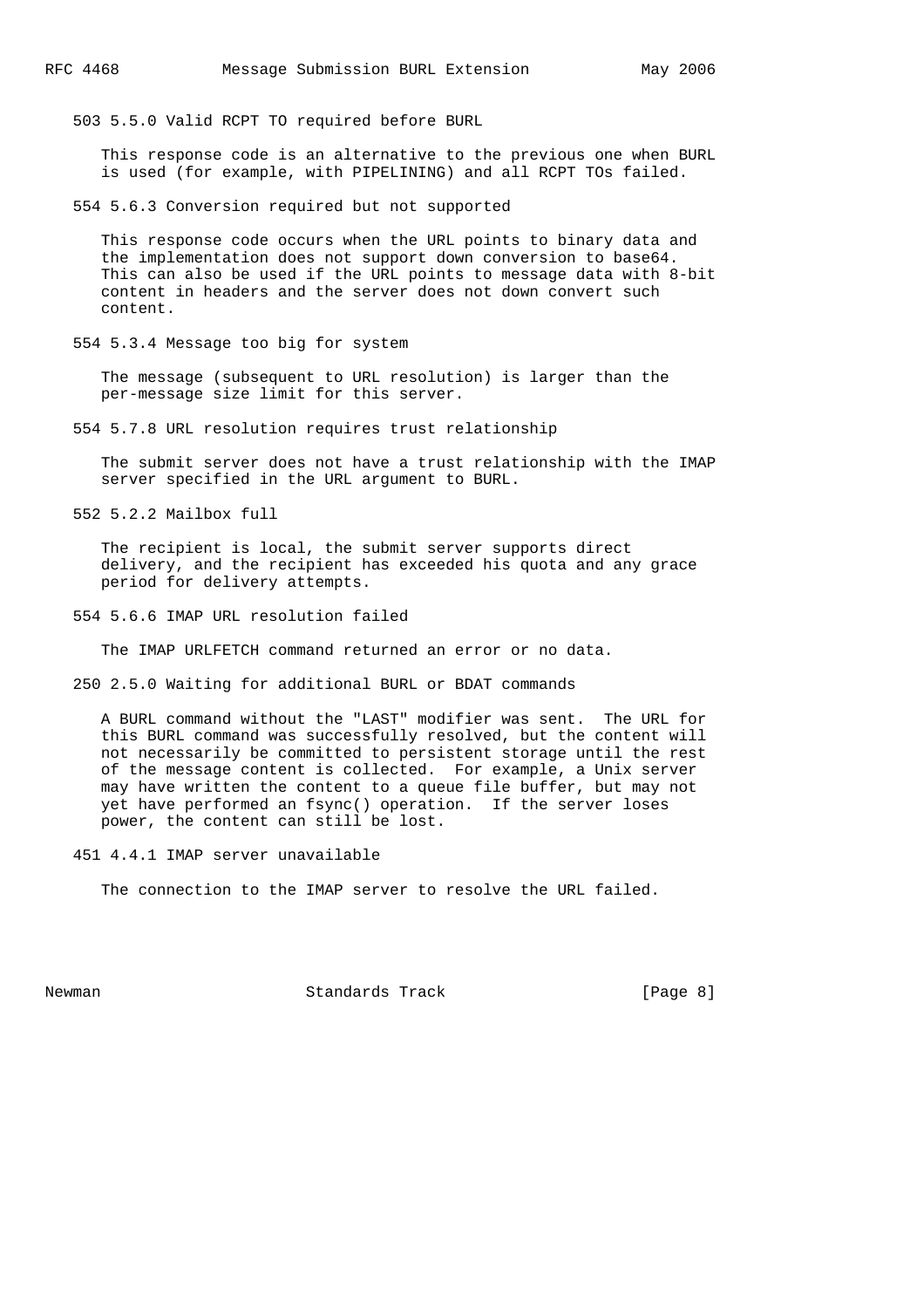250 2.5.0 Ok.

 The URL was successfully resolved, and the complete message data has been committed to persistent storage.

250 2.6.4 MIME header conversion with loss performed

 The URL pointed to message data that included mail or MIME headers with 8-bit data. This data was converted to MIME header encoding [RFC2047], but the submit server may not have correctly guessed the unlabeled character set.

7. IANA Considerations

 The "BURL" SMTP extension as described in Section 3 has been registered. This registration has been marked for use by message submission [RFC4409] only in the registry.

8. Security Considerations

 Modern SMTP submission servers often include content-based security and denial-of-service defense mechanisms such as virus filtering, size limits, server-generated signatures, spam filtering, etc. Implementations of BURL should fetch the URL content prior to application of such content-based mechanisms in order to preserve their function.

 Clients that generate unsolicited bulk email or email with viruses could use this mechanism to compensate for a slow link between the client and submit server. In particular, this mechanism would make it feasible for a programmable cell phone or other device on a slow link to become a significant source of unsolicited bulk email and/or viruses. This makes it more important for submit server vendors implementing BURL to have auditing and/or defenses against such denial-of-service attacks including mandatory authentication, logging that associates unique client identifiers with mail transactions, limits on reuse of the same IMAP URL, rate limits, recipient count limits, and content filters.

 Transfer of the URLAUTH [RFC4467] form of IMAP URLs in the clear can expose the authorization token to network eavesdroppers. Implementations that support such URLs can address this issue by using a strong confidentiality protection mechanism. For example, the SMTP STARTTLS [RFC3207] and the IMAP STARTTLS [RFC3501] extensions, in combination with a configuration setting that requires their use with such IMAP URLs, would address this concern.

Newman **Standards Track** [Page 9]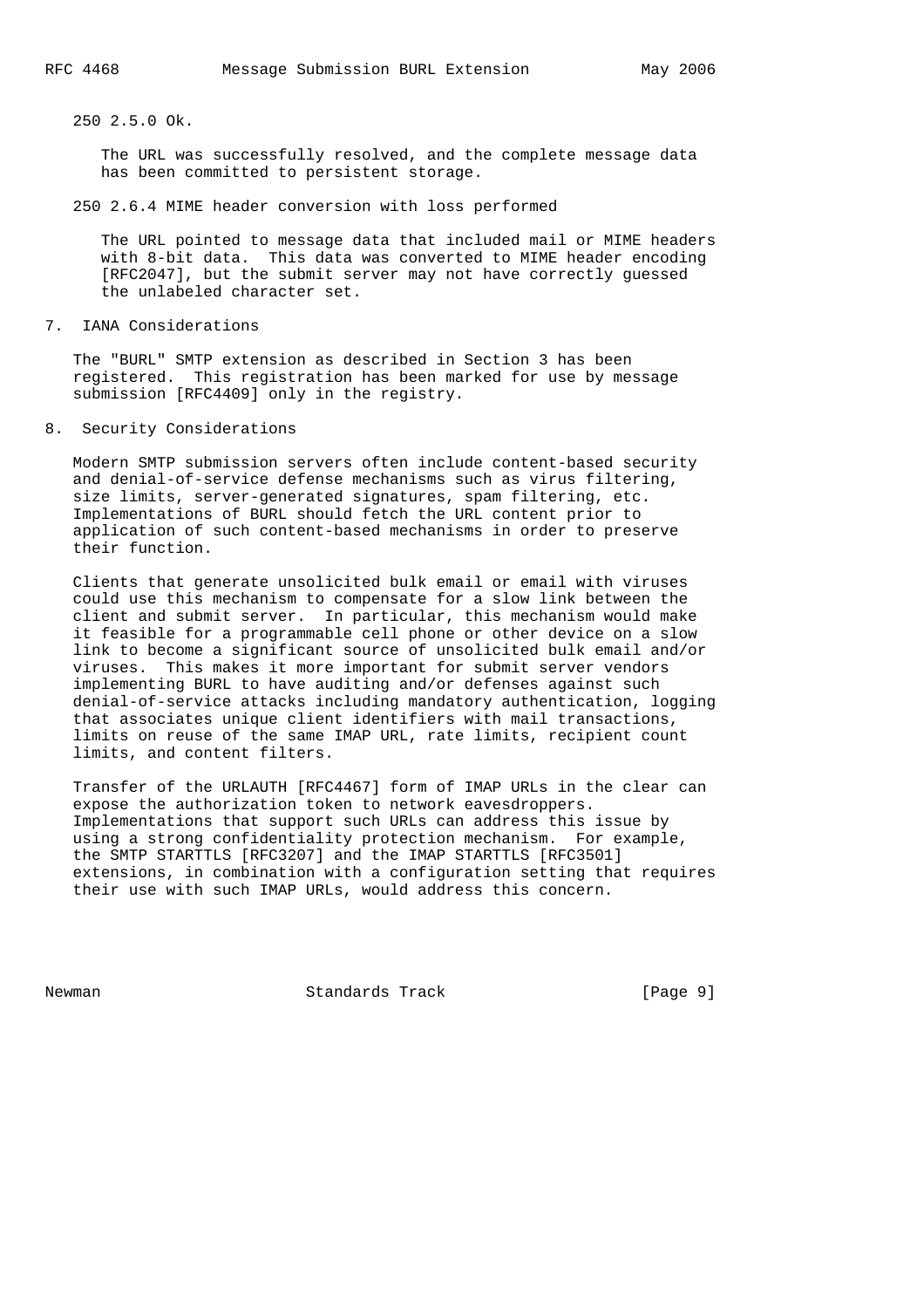Use of a prearranged trust relationship between a submit server and a specific IMAP server introduces security considerations. A compromise of the submit server should not automatically compromise all accounts on the IMAP server, so trust relationships involving super-user proxy credentials are strongly discouraged. A system that requires the submit server to authenticate to the IMAP server with submit credentials and subsequently requires a URLAUTH URL to fetch any content addresses this concern. A trusted third party model for proxy credentials (such as that provided by Kerberos 5 [RFC4120]) would also suffice.

 When a client uses SMTP STARTTLS to send a BURL command that references non-public information, there is a user expectation that the entire message content will be treated confidentially. To address this expectation, the message submission server SHOULD use STARTTLS or a mechanism providing equivalent data confidentiality when fetching the content referenced by that URL.

 A legitimate user of a submit server may try to compromise other accounts on the server by providing an IMAP URLAUTH URL that points to a server under that user's control that is designed to undermine the security of the submit server. For this reason, the IMAP client code that the submit server uses must be robust with respect to arbitrary input sizes (including large IMAP literals) and arbitrary delays from the IMAP server. Requiring a prearranged trust relationship between a submit server and the IMAP server also addresses this concern.

 An authorized user of the submit server could set up a fraudulent IMAP server and pass a URL for that server to the submit server. The submit server might then contact the fraudulent IMAP server to authenticate with submit credentials and fetch content. There are several ways to mitigate this potential attack. A submit server that only uses submit credentials with a fixed set of trusted IMAP servers will not be vulnerable to exposure of those credentials. A submit server can treat the IMAP server as untrusted and include defenses for buffer overflows, denial-of-service slowdowns, and other potential attacks. Finally, because authentication is required to use BURL, it is possible to keep a secure audit trail and use that to detect and punish the offending party.

Newman Standards Track [Page 10]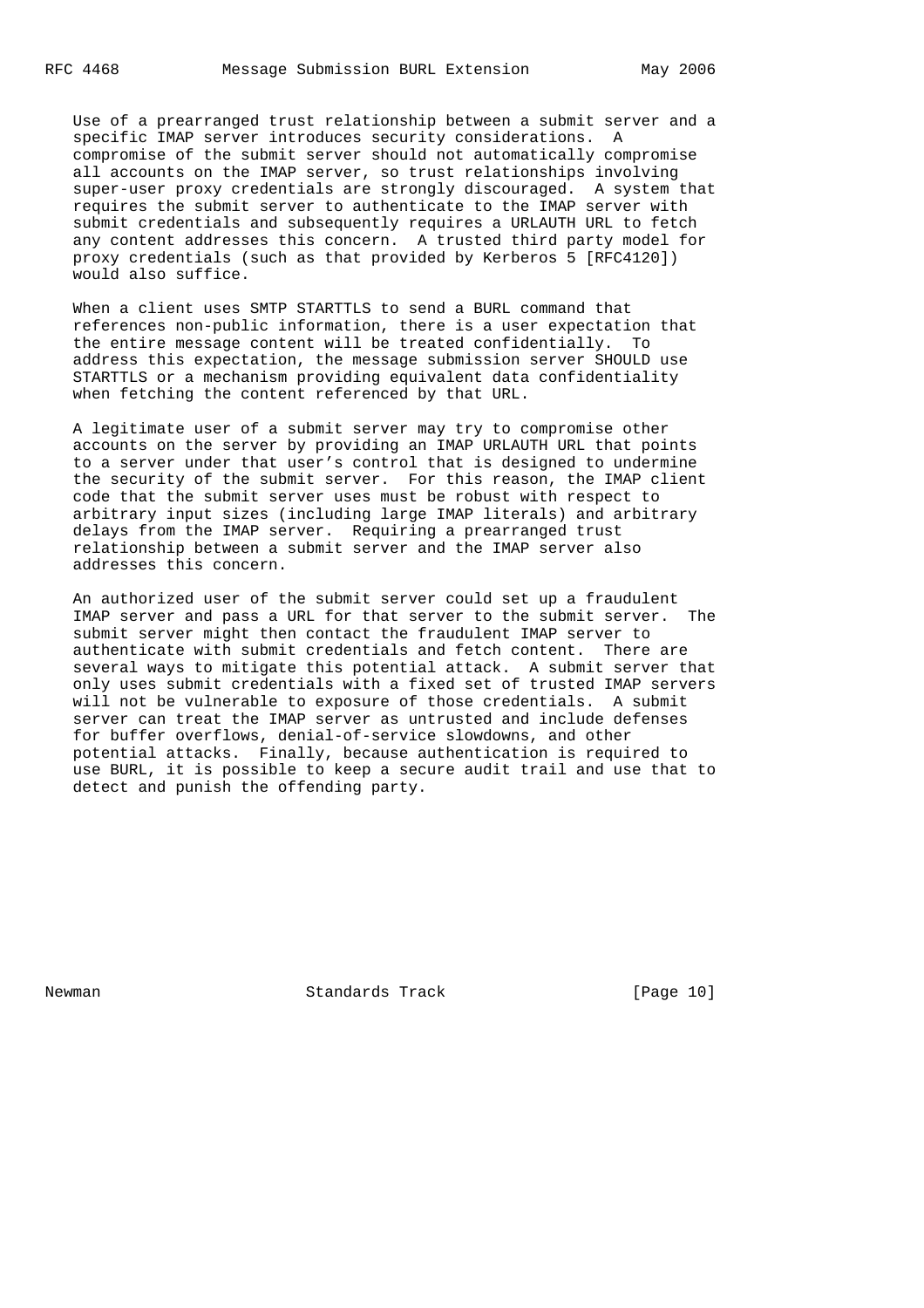## 9. References

- 9.1. Normative References
	- [RFC1652] Klensin, J., Freed, N., Rose, M., Stefferud, E., and D. Crocker, "SMTP Service Extension for 8bit-MIMEtransport", RFC 1652, July 1994.
	- [RFC2119] Bradner, S., "Key words for use in RFCs to Indicate Requirement Levels", BCP 14, RFC 2119, March 1997.
	- [RFC2192] Newman, C., "IMAP URL Scheme", RFC 2192, September 1997.
	- [RFC2554] Myers, J., "SMTP Service Extension for Authentication", RFC 2554, March 1999.
	- [RFC2821] Klensin, J., "Simple Mail Transfer Protocol", RFC 2821, April 2001.
	- [RFC3207] Hoffman, P., "SMTP Service Extension for Secure SMTP over Transport Layer Security", RFC 3207, February 2002.
	- [RFC3501] Crispin, M., "INTERNET MESSAGE ACCESS PROTOCOL VERSION 4rev1", RFC 3501, March 2003.
	- [RFC3986] Berners-Lee, T., Fielding, R., and L. Masinter, "Uniform Resource Identifier (URI): Generic Syntax", STD 66, RFC 3986, January 2005.
	- [RFC4234] Crocker, D. and P. Overell, "Augmented BNF for Syntax Specifications: ABNF", RFC 4234, October 2005.
	- [RFC4409] Gellens, R. and J. Klensin, "Message Submission for Mail", RFC 4409, April 2006.
	- [RFC4467] Crispin, M., "Internet Message Access Protocol (IMAP) URLAUTH Extension", RFC 4467, May 2006.

Newman Standards Track [Page 11]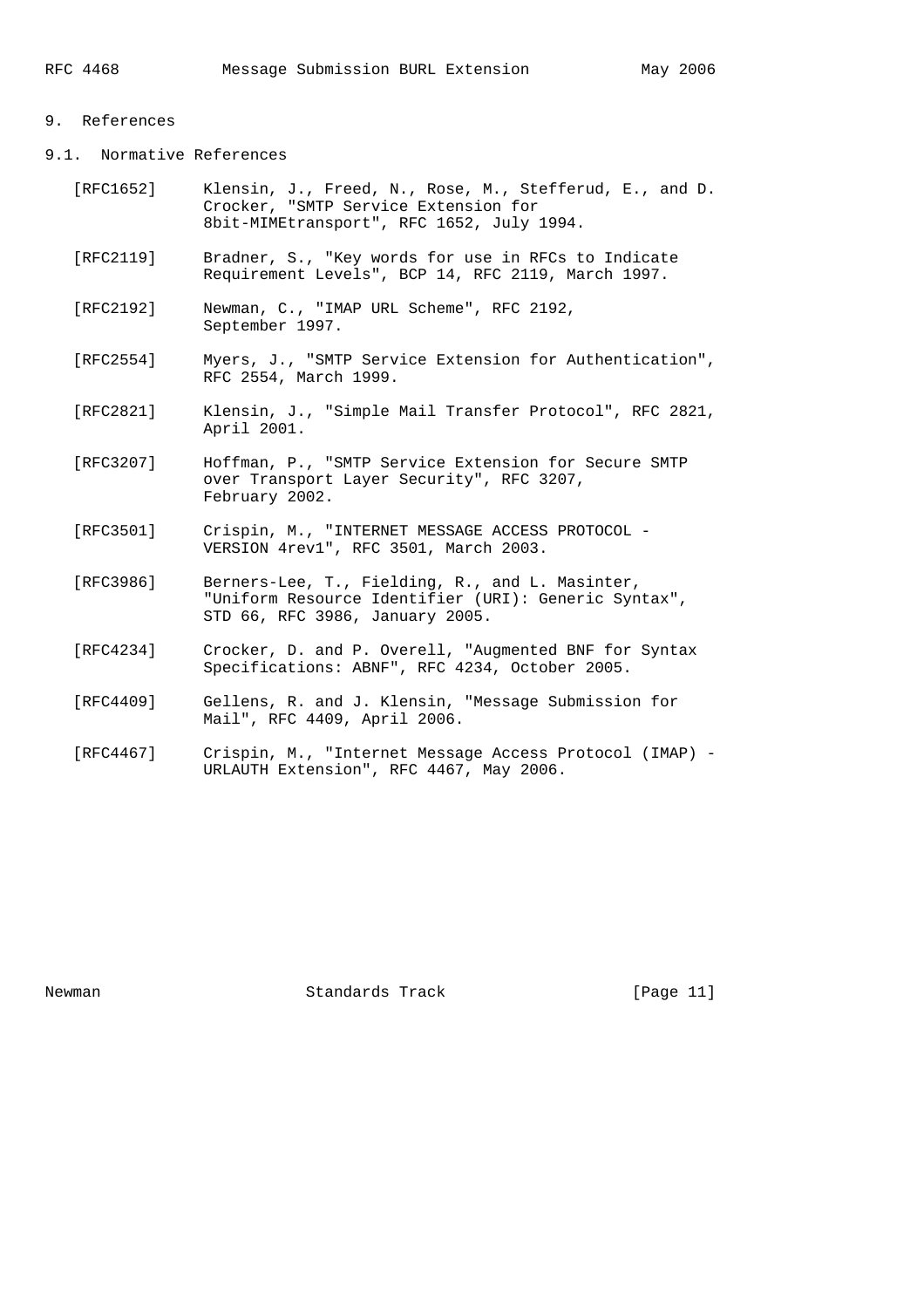RFC 4468 Message Submission BURL Extension May 2006

### 9.2. Informative References

- [RFC2034] Freed, N., "SMTP Service Extension for Returning Enhanced Error Codes", RFC 2034, October 1996.
- [RFC2045] Freed, N. and N. Borenstein, "Multipurpose Internet Mail Extensions (MIME) Part One: Format of Internet Message Bodies", RFC 2045, November 1996.
- [RFC2047] Moore, K., "MIME (Multipurpose Internet Mail Extensions) Part Three: Message Header Extensions for Non-ASCII Text", RFC 2047, November 1996.
- [RFC2920] Freed, N., "SMTP Service Extension for Command Pipelining", STD 60, RFC 2920, September 2000.
- [RFC3030] Vaudreuil, G., "SMTP Service Extensions for Transmission of Large and Binary MIME Messages", RFC 3030, December 2000.
- [RFC3463] Vaudreuil, G., "Enhanced Mail System Status Codes", RFC 3463, January 2003.
- [RFC4120] Neuman, C., Yu, T., Hartman, S., and K. Raeburn, "The Kerberos Network Authentication Service (V5)", RFC 4120, July 2005.
- [SASL-PLAIN] Zeilenga, K., "The Plain SASL Mechanism", Work in Progress, March 2005.

Newman Standards Track [Page 12]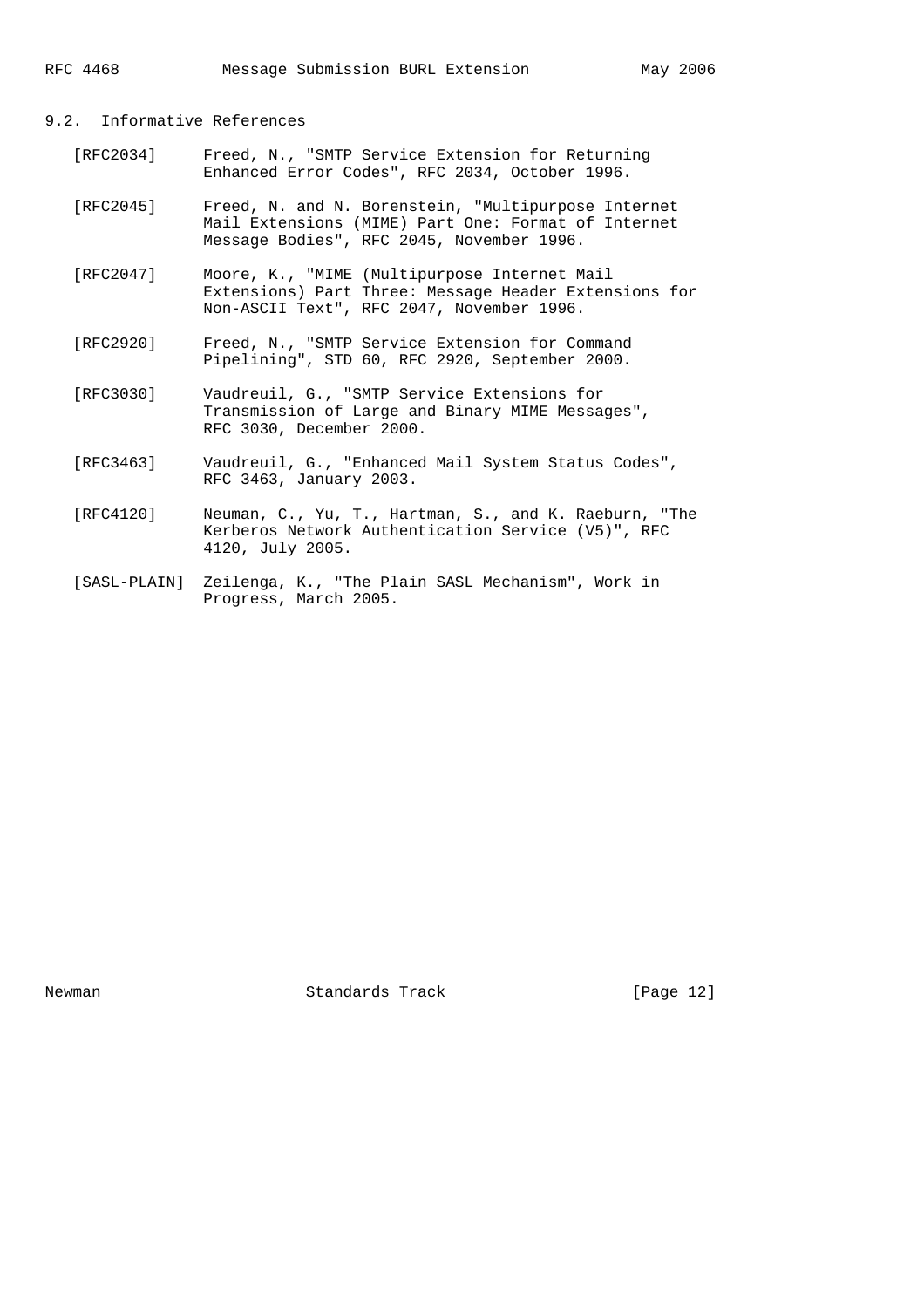## Appendix A. Acknowledgements

 This document is a product of the lemonade WG. Many thanks are due to all the participants of that working group for their input. Mark Crispin was instrumental in the conception of this mechanism. Thanks to Randall Gellens, Alexey Melnikov, Sam Hartman, Ned Freed, Dave Cridland, Peter Coates, and Mark Crispin for review comments on the document. Thanks to the RFC Editor for correcting the author's grammar mistakes. Thanks to Ted Hardie, Randall Gellens, Mark Crispin, Pete Resnick, and Greg Vaudreuil for extremely interesting debates comparing this proposal and alternatives. Thanks to the lemonade WG chairs Eric Burger and Glenn Parsons for concluding the debate at the correct time and making sure this document got completed.

# Author's Address

 Chris Newman Sun Microsystems 3401 Centrelake Dr., Suite 410 Ontario, CA 91761 US

EMail: chris.newman@sun.com

Newman Standards Track [Page 13]